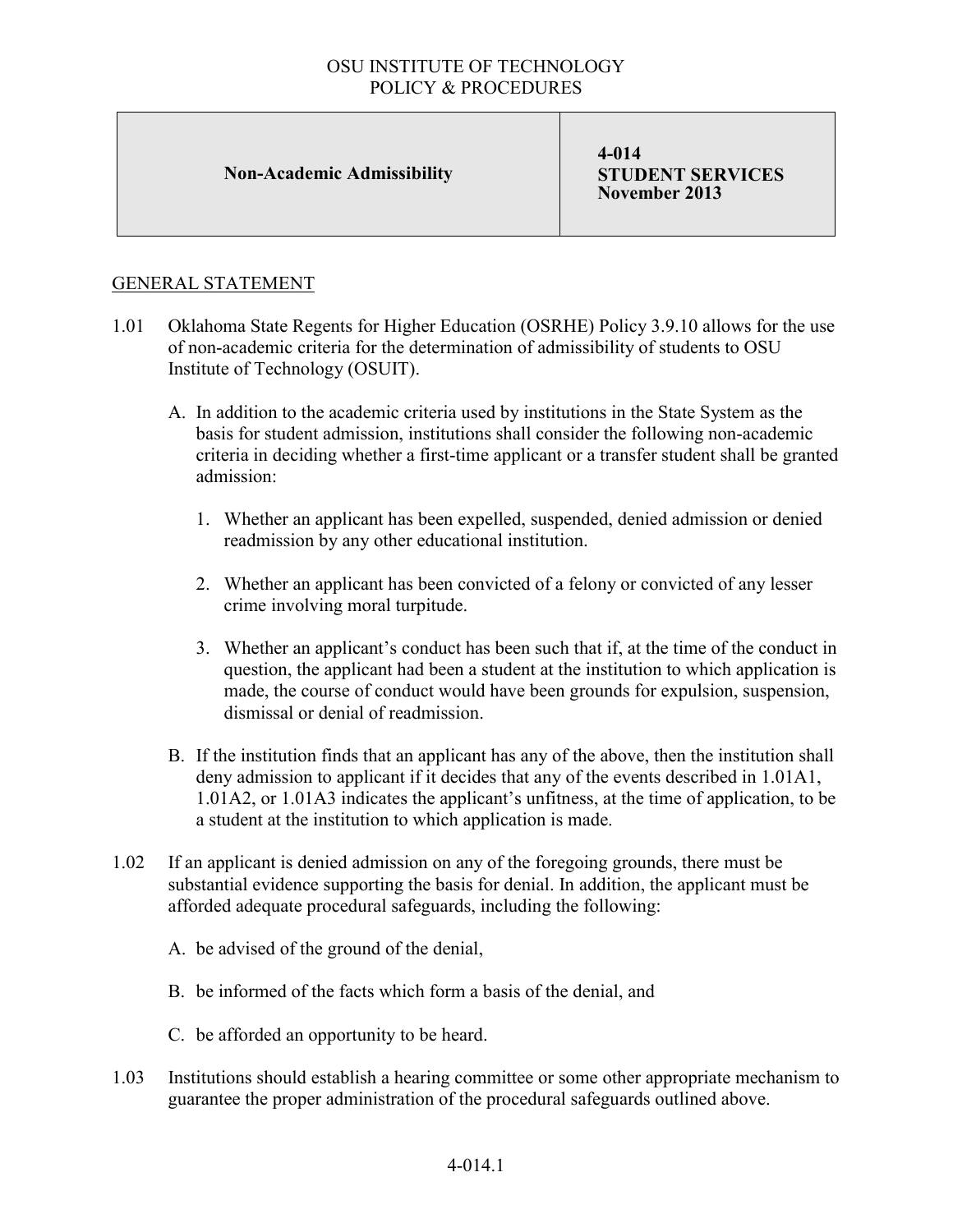## OSU INSTITUTE OF TECHNOLOGY POLICY & PROCEDURES

#### POLICY - OSUIT

- 2.01 If a person indicates on the Application for Admission that he/she has a felony conviction, has a student conduct record (not limited to OSUIT), and/or been convicted of crimes of moral turpitude, the student will be required to complete a Non-Academic Review Request form with a letter of explanation.
- 2.02 The Non-Academic Review Request form and letter of explanation must be submitted to the Office of Admissions.
- 2.03 The person's enrollment will be placed on hold until the Non-academic Admissions Committee reviews the application.
- 2.04 The student will be notified of the committee's decision which include, but are not limited to, the following:
	- A. approval to enroll, or
	- B. approval to enroll with stipulated conditions, or
	- C. denial to enroll (applicant may not attend OSUIT and all deposits will be refunded).
- 2.05 Decisions or recommendation(s) made by the Non-academic Admissions Committee may be appealed to the Vice President of Student Services, by the person seeking admission. An appeal is not a new hearing, but is a review of the original record. It serves as a procedural safeguard for the person. The person must show that one or more of the listed grounds for appeal have merit.
	- A. Appeals for non-academic admissions must be submitted in writing to the Vice President of Student Services within two (2) working/school days of receiving the decision of the Non-academic Admissions Committee. Failure to file an appeal, within the prescribed time constitutes a waiver of any right to an appeal.
	- B. The appeal must cite at least one of the following criteria as the reason for appeal and supporting argument(s).
		- 1. The Non-academic Admissions Committee was not conducted in conformity with prescribed procedures.
		- 2. The evidence presented to the Non-academic Admissions Committee was not "sufficient" to justify a decision against the person.
		- 3. Evidence which could have substantially affected the outcome of the Committee has been discovered since the time the Non-academic Admissions Committee met.